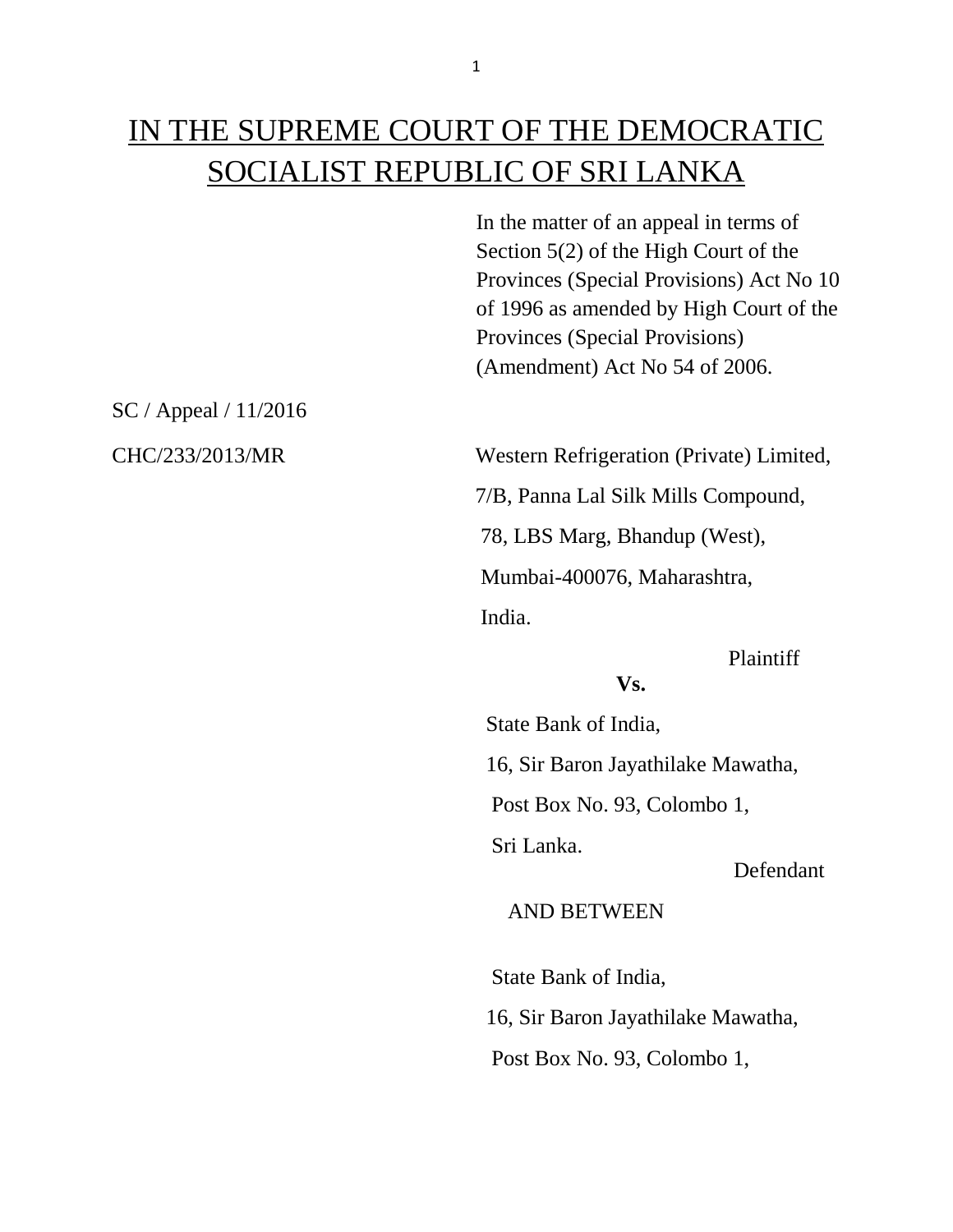Sri Lanka.

Defendant Appellant

#### **Vs.**

Western Refrigeration (Private) Limited,

7/B, Panna Lal Silk Mills Compound,

78, LBS Marg, Bhandup (West),

Mumbai-400076, Maharashtra,

India.

Plaintiff Respondent

### **AND NOW BETWEEN**

Western Refrigeration (Private) Limited,

7/B, Panna Lal Silk Mills Compound,

78, LBS Marg, Bhandup (West),

Mumbai-400076, Maharashtra,

 India. Plaintiff Respondent Appellant

#### **Vs.**

 State Bank of India, 16, Sir Baron Jayathilake Mawatha, Post Box No. 93, Colombo 1, Sri Lanka. Defendant Petitioner Respondent BEFORE : PRIYANTHA JAYAWARDENA, PC, J. UPALY ABEYRATHNE, J.

#### NALIN PERERA, J.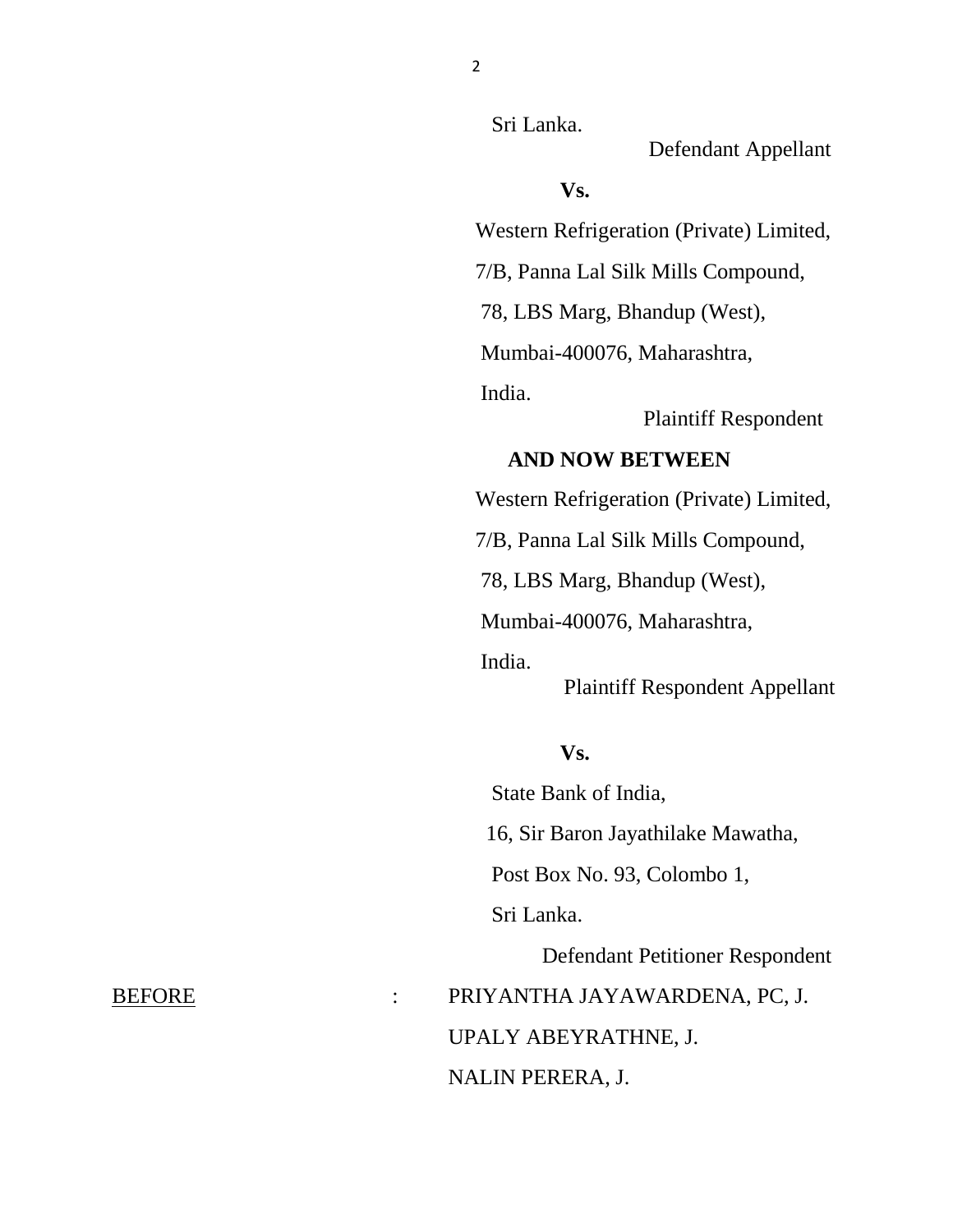| <b>NINSEL</b>                 |  | Gamini Marapana PC with U.                      |
|-------------------------------|--|-------------------------------------------------|
|                               |  | Wickremasinghe for the Plaintiff                |
|                               |  | <b>Respondent Appellant</b>                     |
|                               |  | Milinda Jayathilake for the Defendant           |
|                               |  | <b>Petitioner Respondent</b>                    |
|                               |  |                                                 |
| <b>WRITTEN SUBMISSION ON:</b> |  | 06.05.2016 (Plaintiff Respondent<br>Appellant)  |
|                               |  | 06.05.2016 (Defendant Appellant<br>Respondents) |
|                               |  |                                                 |
| <b>ARGUED ON</b>              |  | 02.03.2017                                      |
| <b>DECIDED ON</b>             |  | 01.06.2017                                      |

#### UPALY ABEYRATHNE, J.

The Plaintiff Respondent Appellant (hereinafter referred to as the Appellant) instituted an action in the Commercial High Court of Colombo against the Defendant Petitioner Respondent (hereinafter referred to as the Respondent) seeking inter alia a declaration that the corporate guarantee dated  $14<sup>th</sup>$  January, 2008, furnished by the Appellant (Plaintiff) Company to the Respondent (Defendant) is *void ab initio* and *Non-Est* (does not exist). The Respondent filed the answer denying the averments contained in the plaint and praying for a dismissal of the Appellant's action. Furthermore, the Respondent in his answer, set out a claim in reconvention and sought reliefs as prayed for in prayer (b) and (c) of the answer.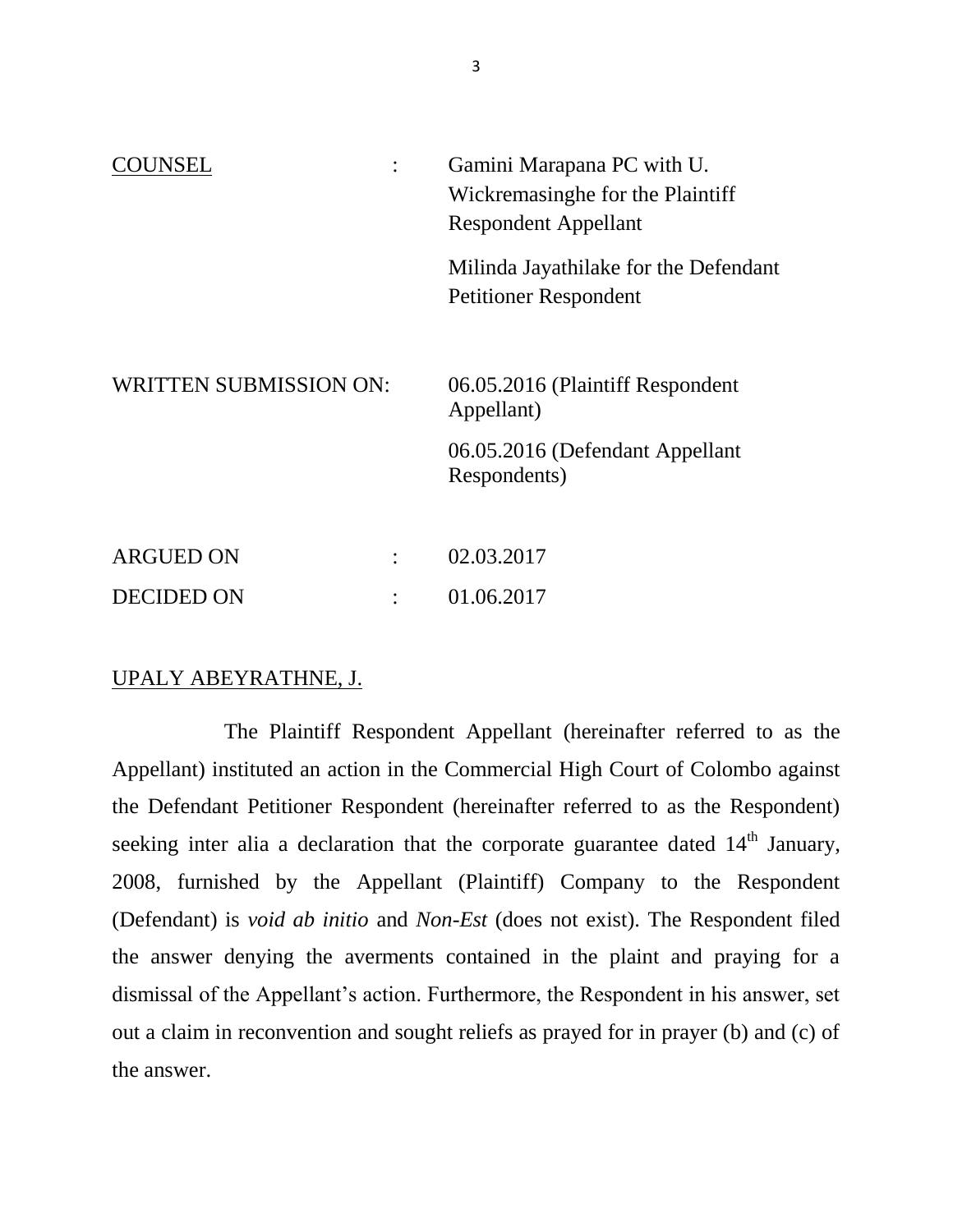Thereafter the Respondent by way of a Petition dated 22.08.2014 has made an application under Section 416 of the Civil Procedure Code seeking inter alia an order directing the Appellant to furnish a sum of Rs.  $2,600,000/=$  as security.

The Respondent has calculated the said amount of security on the basis that in the event the Appellant's action being dismissed and an order being made for the Respondent to pay costs on the basis as set out in paragraphs 5 and 6 of the said Petition, the costs will amount to a minimum of approximately Rs. 1,100,000/- and, in addition, incidental expenses would amount to at least a sum of Rs. 1,500,000/-.

The Appellant, in his Statement of Objections, has taken up the position that the Respondent has made the said application with the intention of oppressing and causing undue harassment and inconvenience to the Appellant and the costs prayed for by the Respondent is excessive and not reasonable considering the circumstances of the case.

The learned High Court Judge after hearing evidence of an employee of the Respondent Bank has made the order dated  $10<sup>th</sup>$  of December, 2015, directing the Appellant to deposit a sum of RS. 1,250,000/- as security for costs in terms of Section 416 of the Civil Procedure Code, on or before 01.02.2016.

Being aggrieved by the said order, the Appellant preferred an application seeking leave to appeal to this court and leave to appeal was granted on the following questions of law set out in paragraph 9 of the Petition dated 29.12.2015;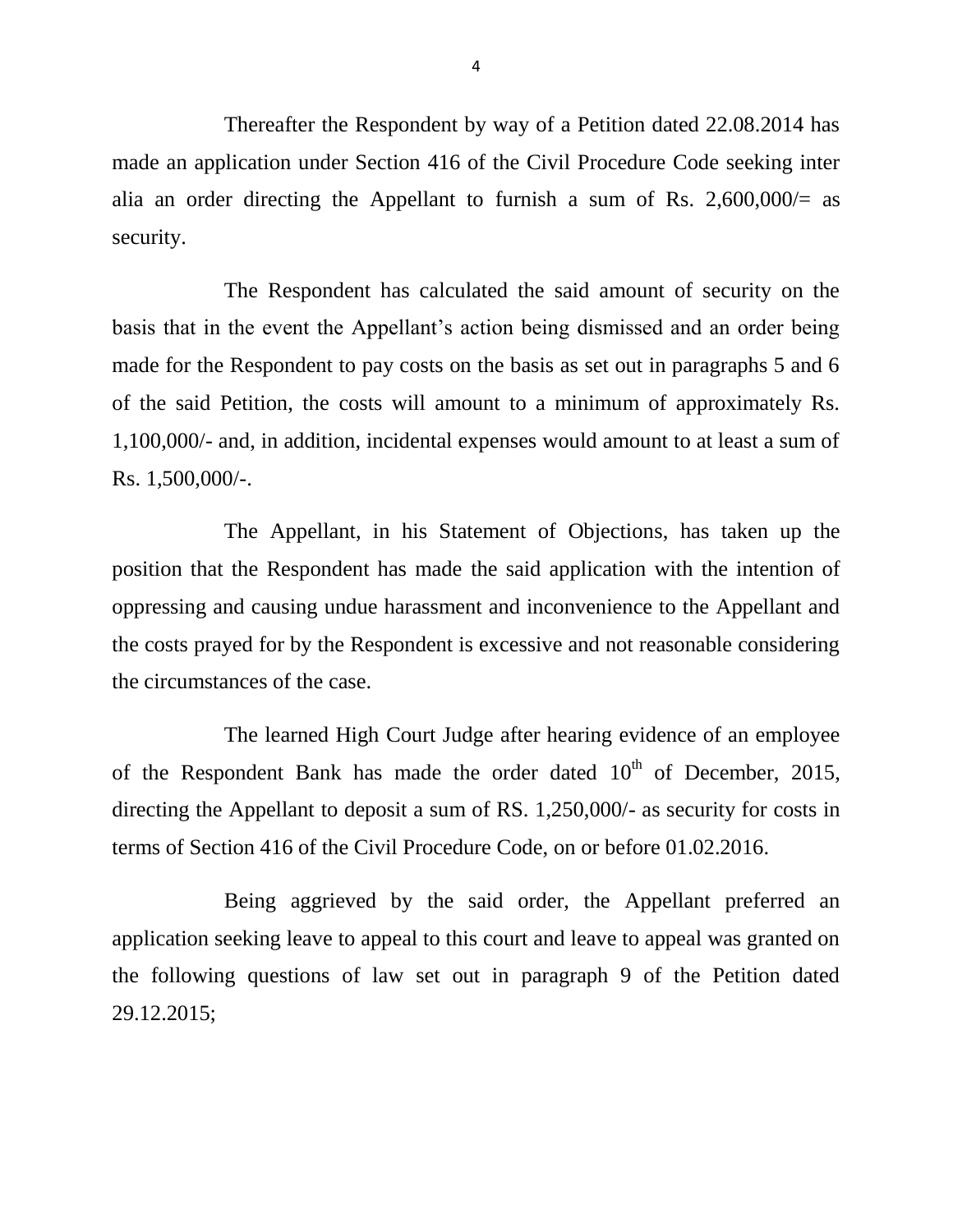- 9. 1. Has the learned High Court Judge erred in law in arbitrarily granting a sum of Rs. 1.25 Million as security for costs without considering Section 417A of the Civil Procedure Code?
	- 2. Has the learned High Court Judge erred in law in clearly ignoring the amounts to be awarded as costs that were stipulated by the gazette marked DP1?
	- 3. Has the learned High Court Judge clearly ignored the provisions in Section 214 of the Civil Procedure Code with regard to taxed costs?
	- 4. Has the learned High Court Judge erred in law by awarding an excessive amount as security of costs for the Respondent?
	- 5. Has the learned High Court Judge misconstrued the provisions of Section 416 of the Civil Procedure Code and the applicable case law?

The learned President Counsel for the Appellant submitted that the amount claimed by the Respondents as costs of litigation had been simply estimated by the representatives of the Respondent and the Respondent had not made any attempt to have the amount taxed by the Registrar of the court. He further submitted that in terms Section 416 of the Civil Procedure Code the court has the discretion to make such an order and it should not be made as a matter of course and such an order should not be made to oppress the Appellant.

Section 416 of the Civil Procedure Code reads thus;

416. If at the institution, or at any subsequent stage, of an action it appears the court that a sole plaintiff is, or (when there are more plaintiffs than one) that all the plaintiffs are residing outside Sri Lanka, the court may in its discretion, and either of its own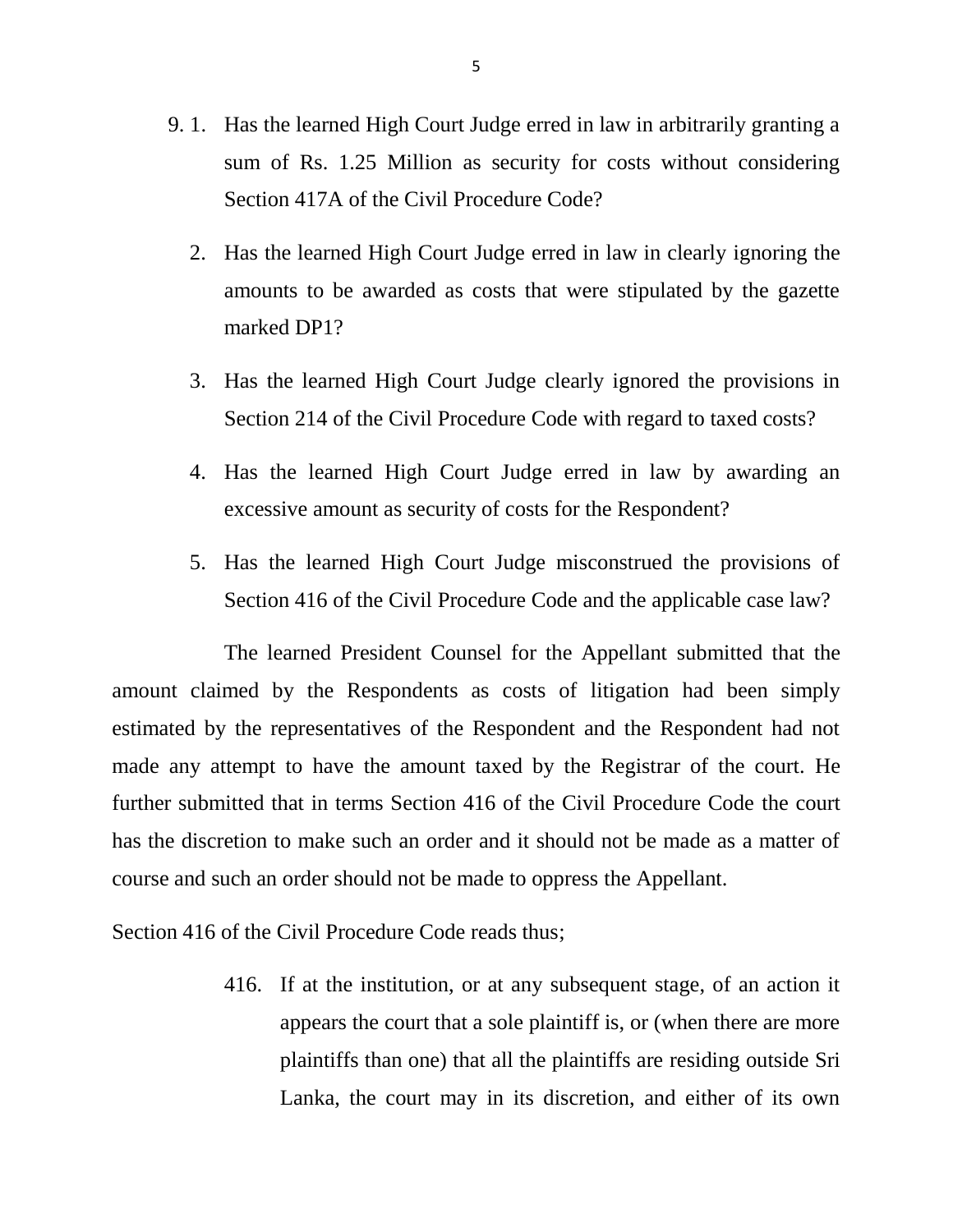motion or on the application of any defendants, order the plaintiff or plaintiffs, within a time to be fixed by the order, to give security for the payments of all costs incurred and likely to be incurred by any defendants.

This Section clearly stipulates that 'the court may in its discretion make order to give security for the payments of all costs incurred and likely to be incurred by the defendant. In doing so the court should not make such an order to oppress the Plaintiff.

In the case of Scott vs. Mohamadu (1914) 18 NLR 53 it was held that "An order under section 416 of the Civil Procedure Code requiring a plaintiff in an action who resides out of the jurisdiction of the Court to give security for the payment of the defendant's costs may be made on an ex-parte application. An order for security under section 416 or section 417 of the Code should not be made as a matter of course. The Court in the exercise of its discretion should be satisfied that the aid of either section is not being oppressively invoked by the party moving."

In the said case Pereira J observed that "As regards the merits of the appeal, the order of the District Judge does not appear to be what may be called a considered order, because he has given no reasons for it. Indeed, the respondent's counsel expressed his belief that orders under sections 416 and 417 of the Code were usually made by District Courts as a matter of course. If that is the practice, the sooner it is discontinued the better. The provision of section 416 or 417 may in many cases be oppressively invoked by a defendant. A discretion no doubt is given to the Court, but the exercise of it should be sound and reasonable."

In the case of *Senanayake vs. De Croos -* (1940) 41 NLR 189 the court observed that "Section 416 is general in its terms and it is desirable that in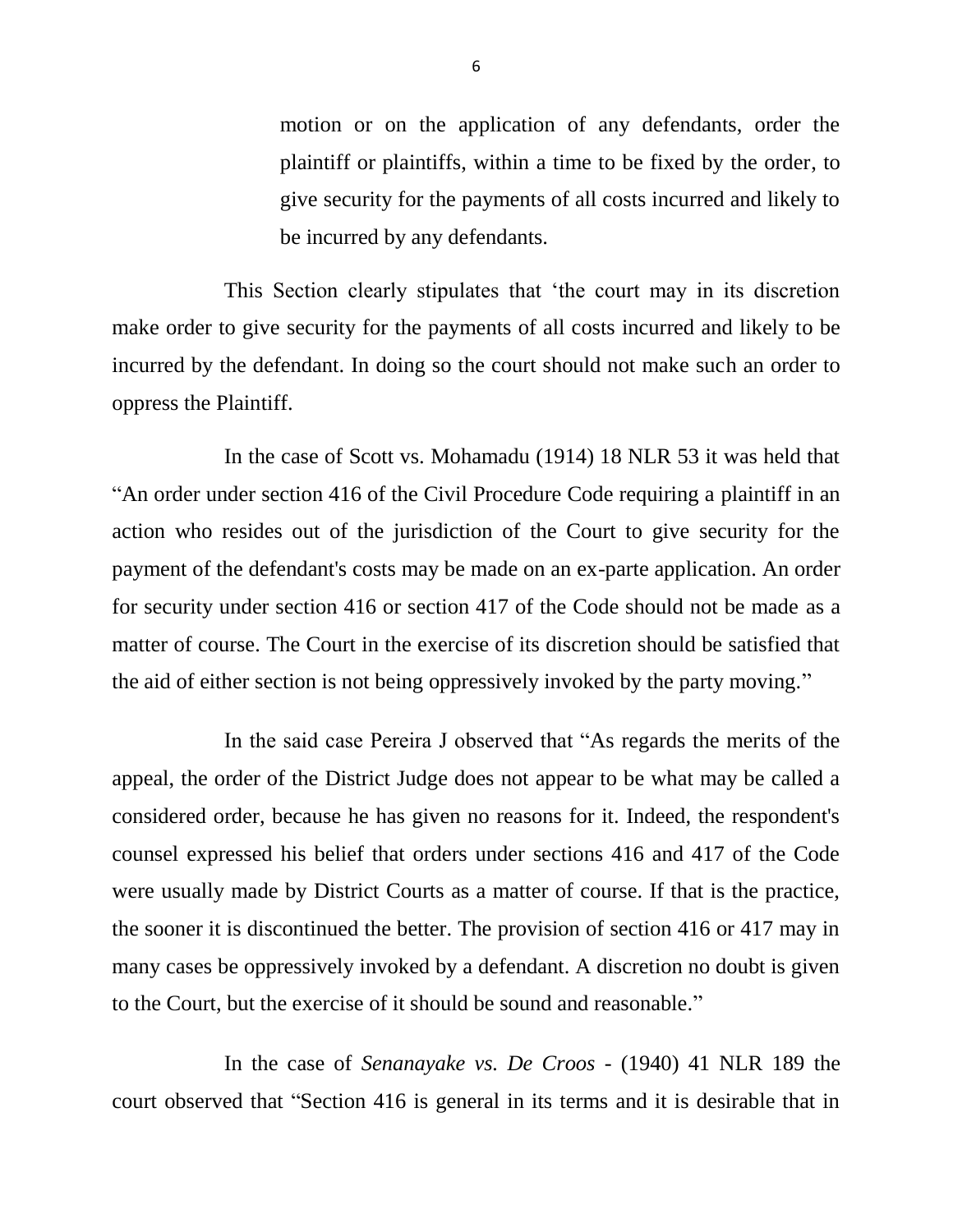applying it, the Court should proceed in the exercise of its discretion on definite principles. Litigants would otherwise be encouraged to make applications of this nature in the great majority of cases. In making his order the Judge appears to have been influenced by the poverty of the plaintiffs which he stresses. But the poverty of a plaintiff is a misfortune, not a fault; and he will not be compelled to give security merely because he is a pauper. That, at any rate, is a principle on which Courts in England act. *Cowell v. Taylor [ 31 Ch. D. 34.]*; Cook *v. Whellock [ 24 Q. B. D. 658.]; Rhodes v. Dawson [ 16 Q. B. D. 548.]*.

In the case of Alahakon Vs. Tampo (2002) 3 SLR 299 the Supreme Court observed that "Two questions arise. Did the circumstances justify the exercise of that discretion, and, if so, was the amount ordered reasonable? Learned counsel for the defendant sought to justify the order of the Court of Appeal on the basis that it was common knowledge that in a matter of this nature legal fees would exceed Rs. 10,000 for a day at the trial, and would range from Rs. 30,000 to Rs. 50,000 for each appeal. On the assumption that 15 to 20 dates of trial would be required, he submitted that Rs. 300,000 was a fair assessment. He also contended that an order under section 416 could only be made once, that thereafter the Judge was functus, and accordingly, the Judge must assess the costs likely to be incurred assuming the maximum number of dates of trial, two appeals, and even a possible retrial. This would be an oppressive use of section 416, resulting in a possible denial of the plaintiff's right to his day in court. The power conferred by section 416 is one to which section 4 of the Interpretation Ordinance (cap. 2) applies, and may be exercised, from time to time, as the interests of justice require; the Judge is not bound to estimate all likely costs in one attempt. I will assume that section 416 does extend to costs of appeal, although I doubt this. I cannot agree with learned counsel that "incurred" costs must be construed as meaning or including all costs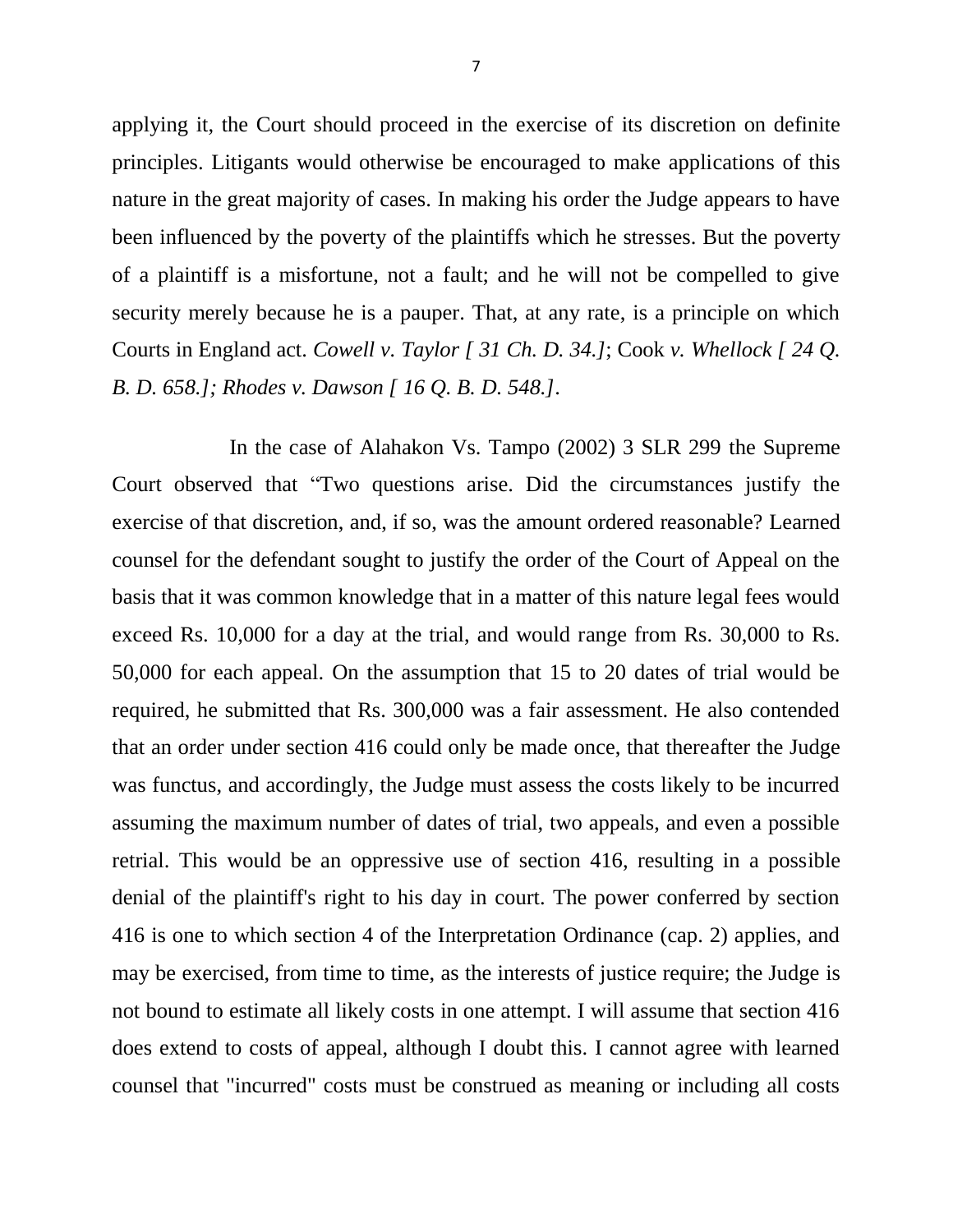actually incurred. It is "security" which is required to be furnished, in order to create a fund from which an order for costs made by the court could be satisfied, if such costs are not directly paid by the plaintiff. Accordingly, "incurred" costs means that amount of costs which the court may finally award, regardless of what the party may actually spend. Counsel conceded that, having regard to the amounts prescribed in the second schedule to the Code, costs awarded by the trial court could not exceed Rs. 40,000; and that even if costs in appeal were included, a sum of Rs. 70,000 would still be on the high side. The Court of Appeal was clearly wrong in ordering a prohibitively higher amount".

On other hand in Section 417A of the Civil Procedure Code contained express prohibition against awarding of payment of security for costs a sum exceeding the aggregate of the sum stipulated in subsections (a) and (b). Section 417A reads thus;

- 417 A. The security for payment of costs fixed by order made under Section 416 or 417 shall in no case exceed the aggregate of the following:
	- (a) The total costs that can be ordered in an action of that category, at the rate prescribed for the purpose of Section 214; and
	- (b)Five hundred thousand rupees to meet incidental expenses, such as expenses that may be incurred in procuring the evidence and attendance of witnesses living abroad.

Section 214 0f the code reads thus:

214. All bills of costs, whether between party and parties, or between registered attorney and client shall be taxed by the registrar of the court in either case according to such rates as may be prescribed. If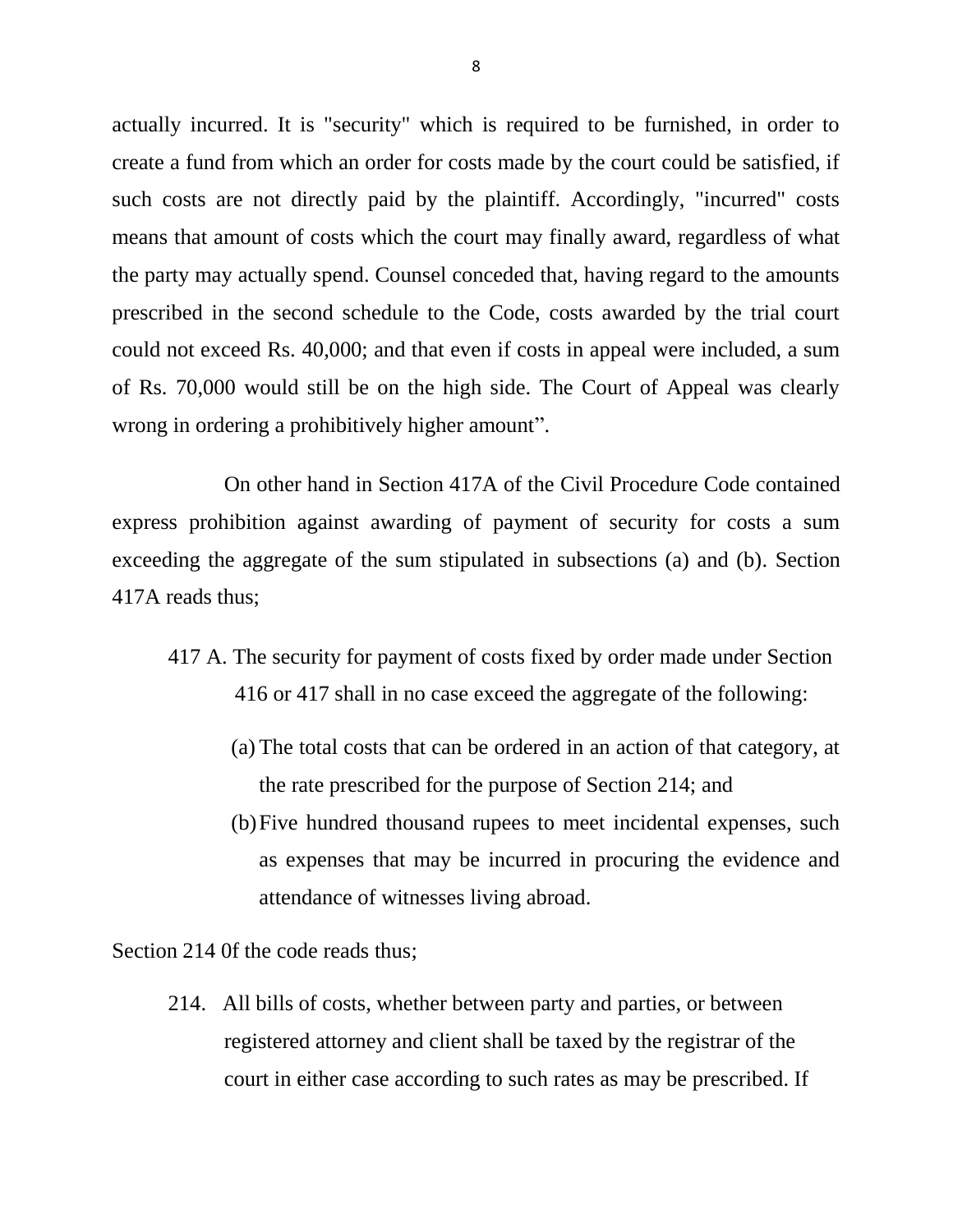either party is dissatisfied with this taxation, the matter in dispute shall be referred to the court for its decision, and the decision of the court (except when it is the decision of the Court of Appeal) be liable to an appeal to the Court of Appeal.

Hence, it is crystal clear that in terms of Section 417A (b) the court has no discretion to exceed the amount prescribed therein, in making order in relation to the incidental expenses, such as expenses that may be incurred in procuring the evidence and attendance of witnesses living abroad. It should be an amount within five hundred thousand rupees. It is clear that the security for payment of costs for incidental expense should not exceed five hundred thousand rupees under any circumstances.

The next question to be dealt with is regarding the cost that can be awarded under Section 417A (a). It seems that the security for payment of costs under this subsection has to be made at the rate prescribed under Section 214 of the Code. According to Section 214 the bill of costs has to be taxed by the Registrar of the court according to the rates prescribed for the purpose. Therefore, in the present case before us, it is imperative on the part of the Respondent to initially have the Registrar of the court to tax the total costs as estimated by the Respondent in terms of Section 214 of the Code. Under the said category, the Respondent in paragraph 7 of his petition dated 22.08.2014, has sought costs of Rs. 1,100,000/-.

In paragraph 11 of the said petition the Respondent has averred that the affidavit of Mr. K. C. M. Perera, the Deputy Manager (credit) of the Respondent Bank, has filed with the said petition. The Respondent, with the said affidavit dated 13.03.2015, has produced a gazette notification extraordinary bearing No 994/7 dated 24.09.1997 containing Regulations made by the Acting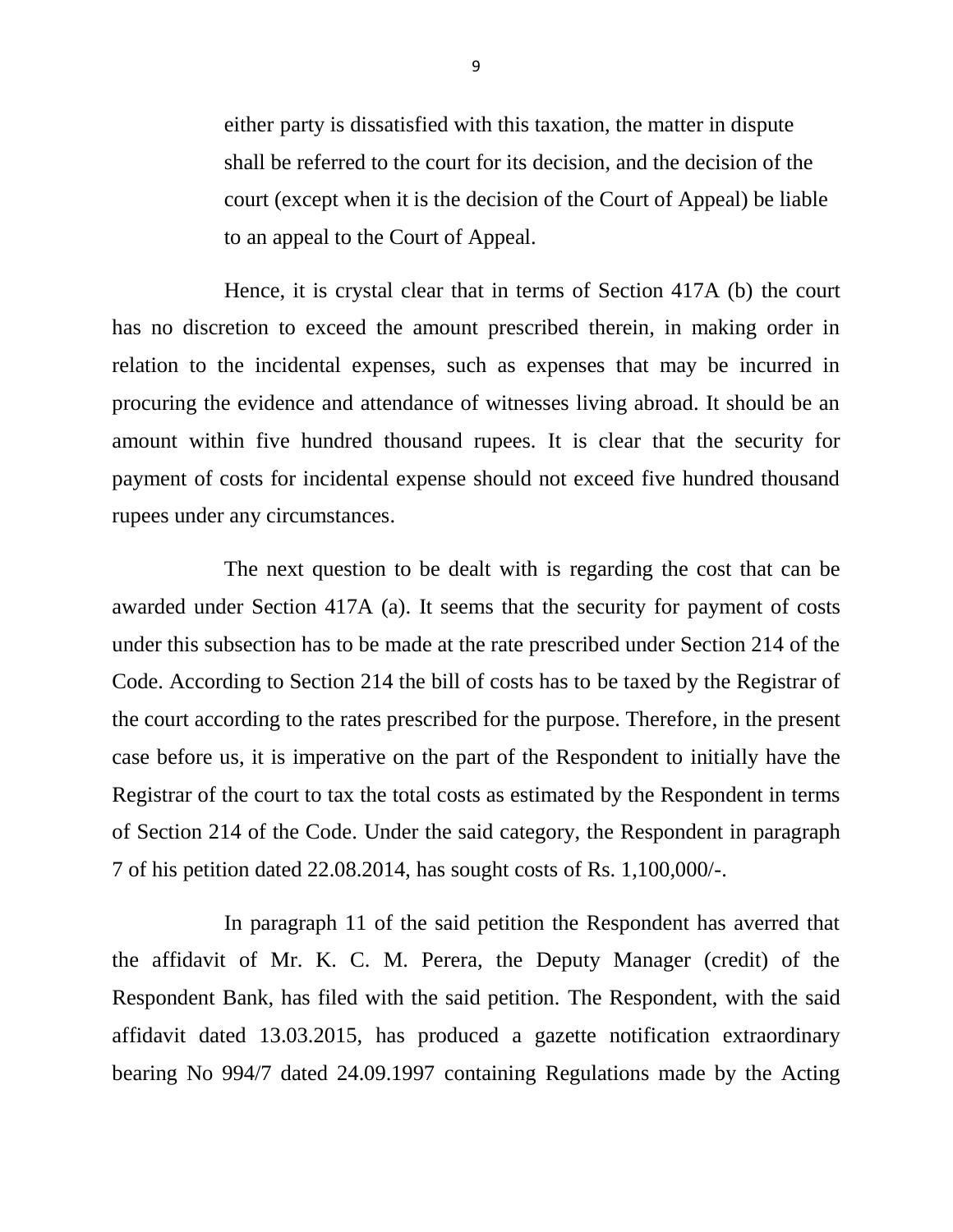Minister in charge of the subject under Section 840 of the Civil Procedure Code read with Section 214 of the said Code marked as 'DP 1'. Said Regulations has been cited therein as 'the Civil Procedure (Costs) Regulations, 1977'.

In paragraph 13 of the said affidavit, it is averred that if the costs estimated to Rs. 1,100,000/- are taxed at the prescribed rate for Taxing Costs set out in the said regulations (marked 'DP 1') made under Section 214 of the Civil Procedure Code for an Action exceeding Rs. 2,000,000/- in value, such taxed costs will be as follows at the specified rate;

- (a) For drafting of pleadings and appearance in court up to the date of trial Rs. 20,000/-,
- (b) For steps in preparation for trial (including listing of witnesses and documents and summons to witnesses) Rs. 7,500/-,
- (c) For Appearance at the trial, on the basis of eight dates estimated by the Respondent: Rs.  $7,500 \times 8 =$  Rs. 60,000/-,
- (d) For written submissions Rs. 7,500/-,
- (e) For two incidental applications: Rs.  $10,000 \times 2 =$  Rs.  $20,000$ /-.

According to the Respondent's own estimate according to the said Regulations marked 'DP 1' the total amount of the security for payment of costs in terms of Section 417A (a) shall be Rs. 115,000/-. The Respondent's contention was that the aforesaid rates of taxing of costs which set out in the said Regulations made on 22<sup>nd</sup> September 1997 came to effect approximately 18 years ago, therefore it is just and equitable to enable the Respondent to recover taxed costs in line with current actual costs. I am not inclined to agree with the contention of the Respondent as the law on the matter in issue is crystal clear.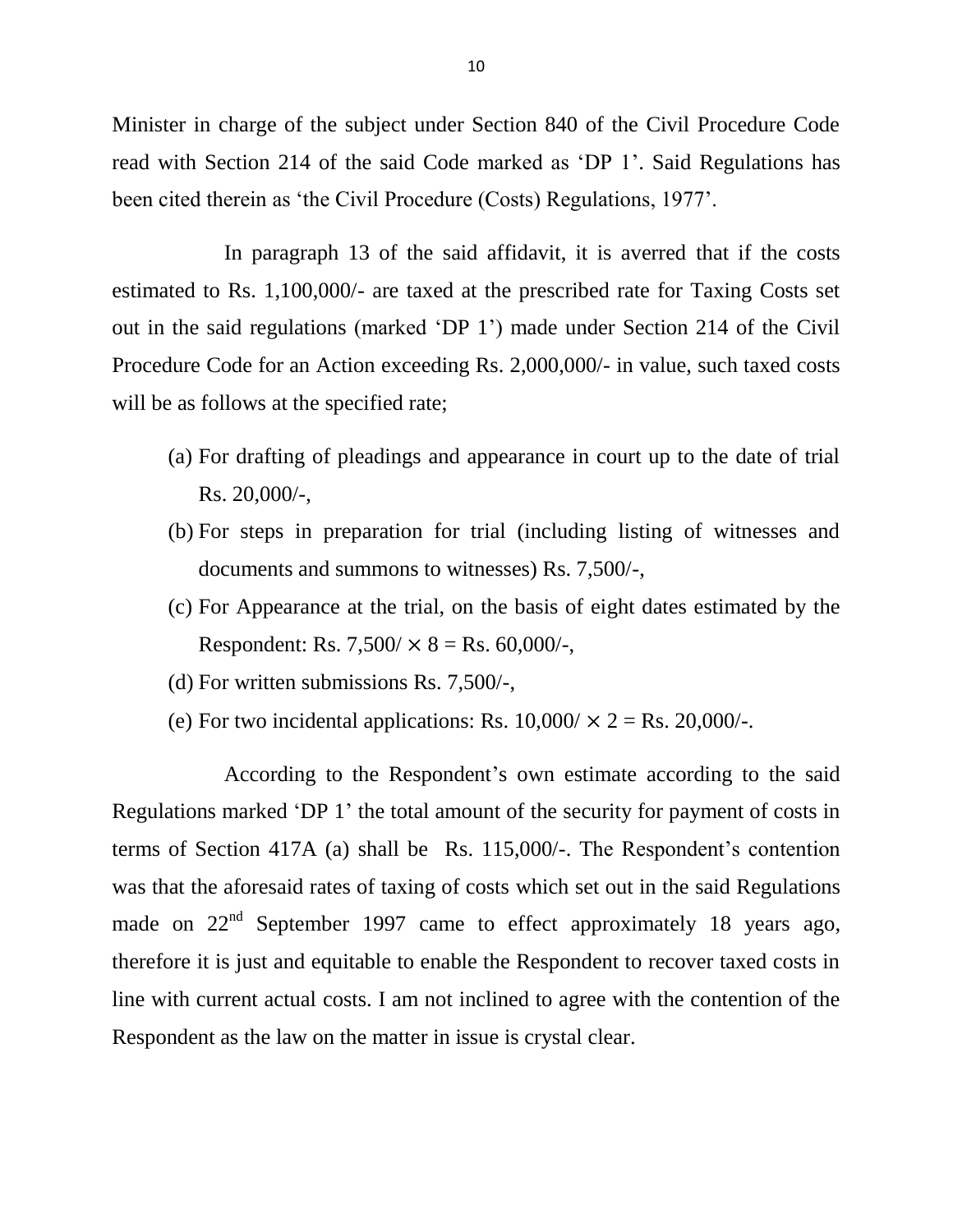Even the learned President Counsel for the Respondent, in paragraph 74 of his written submissions tendered to the Commercial High Court dated 09.09.2015 has conceded that on account of costs which have been incurred as prayed for and likely to be incurred as provided for by Section 416 and the corresponding taxed costs for the actual costs as referred to in Section 417A (a) is Rs. 115000/- and the maximum sum which may be ordered as security for incidental expenses, in terms of Section 417A (b) is Rs. 500,000/. I regret to note that the learned High Court Judge has failed to consider the above paragraph of the written submission tendered to court by the learned President Counsel for the Respondent.

The relevant Sections 416 and 417A has been judicially interpreted by this Court. It has been held that an order for security for payment of costs should not be made as a matter of course and that one of the considerations to which the Court should direct its attention is whether claiming security for the payment of costs has been selected by the party in order to harass the opposing party or to make the recovery of costs difficult to him.

Another matter which should be most carefully considered is whether the provisions of section 416 had been oppressively invoked by the Respondent, to which the learned High Court Judge appears to have absolutely not directed his attention. I am satisfied that the learned High Court Judge has erroneously exercised his discretion and hence the said order is erred in law.

In the said circumstances, I hold that in terms of Section 416 and 417A to be read with Section 214 of the Civil Procedure Code and the Regulations marked DP 1, the Respondent is entitled to an order from court directing the Appellant to deposit a sum of Rs. 115,000/-, maximum of costs, likely to be